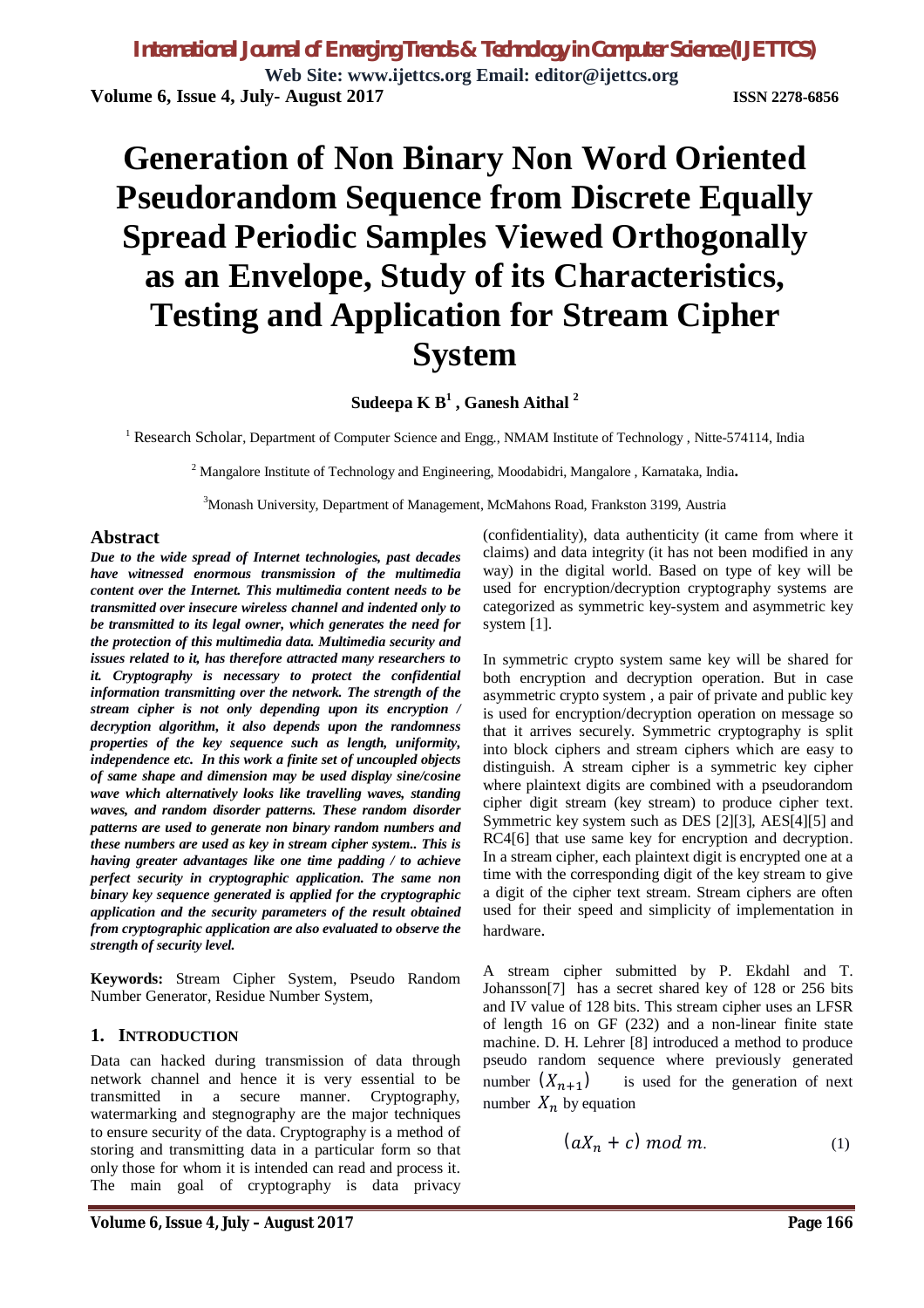**Web Site: www.ijettcs.org Email: editor@ijettcs.org**

#### **Volume 6, Issue 4, July- August 2017 ISSN 2278-6856**

Where multiplier *a,* modulus *m* and *c* the increment. Eichenauer and Lehn [9] in 1986 introduced an alternative method for the generation , which is inverse congruential method, where new pseudo random numbers is are obtained by

$$
X_{n+1} = (X_n^{-1} + c) \bmod p \tag{2}
$$

Here inverse is defined by  $X^{-1}X \equiv 1 \mod p$ , *p* is prime number,  $X_n \in \{0, 1... p-1, \infty\}.$ 

The simple one-dimensional chaotic Logistic and Cubic maps are integrated to generate the real-valued chaotic sequences, which on pre-processing and quantization give a PN sequence that has noise-like characteristics [10].

A nonlinear functions are also used with Chaotic sequence to generate pseudo random sequence and which is used for Digital Image Encryption [11]. Based on summation of numbers from  $Z_M$ , chosen as multiples of number from previous iteration and Mapped again to *ZM* pseudo random numbers are generated for the application of cryptography [12]. Logistic map equation are used to generate the key sequence and applied for the cryptographic applications.[13]. Maximum length pseudorandom number sequence generated for RNS based stream cipher systems [14].

This work proposes generator consist of set of equally spaced discrete oscillating samples of decreasing period. These samples oscillates, with a periodically increasing order, the envelop of which generates wave form, observed from orthogonal plain. This wave form has a frequency which increases in order with respect to time.

The displacement of these samples is considered as individual points. These individual points at a particular frequency of the envelop wave will be random in nature. These patterns considered for the as non binary non word oriented pseudo random sequence with number of sample as length of the sequence. The overall design of this model is discussed in the next section. The result of the generated PRN is discussed in the result and analysis section numbered 3. Section 4 deals with the application and its result analysis for cryptographic strength. are discussed in 5 .

### **2.GENERATION OF NON BINARY NON WORD ORIENTED PSEUDO RANDOM SEQUENCE FROM DISCRETE EQUALLY SPREAD PERIODIC SAMPLES VIEWED ORTHOGONALLY AS AN ENVELOPE.**

As it is seen in case of feedback shift register the generation of pseudorandom number, the length of the sequence is fixed when the numbers of registers are fixed. To extend the length of the sequence it is necessary to increase the number of registers. A thought has been provoked in this paper, is it possible to vary the generation

function dynamically so that the sequence length increases. The answer for this question is yes, it is possible to get discrete samples of variable frequency trigonometric functions with a fixed timing, at a particular instant of time it behaves as a random pattern of sampling. By increasing the number of samples it is possible to get the higher length of the sequence.

The generator consists of set of equally spaced discrete oscillating samples of decreasing / increasing in period. When these object, starts oscillating from a single line of points, it looks like a wave form of discrete samples with increasing in frequency, from orthogonal plane. Figure number 2, 3, 4, 5, 6, 7, 8, 9 and 10 shows how it looks like as the time increases. These patterns of samples can be described by the continuous mathematical function *y[x, t] ,* where  $y_i$  is the displacement at position  $x$  and time  $t$  of a particular sample  $o_i$  where  $i = 1, 2, \ldots n$ 

$$
y_i[x,t] = A\cos[t^*1/p] \tag{1}
$$

Where *t* is time, *A* is amplitude of the envelop and  $p_i$  is period of  $i^{th}$  sample  $o_i$ .

The period  $p_i$  of an sample  $o_i$  is defined as the number of oscillation per time, where  $\Gamma$  is the total time period of the envelop wave form (starts oscillating from a single line of points, till it come back to the same point), it is described by

$$
p_i = \Gamma / (N + k_i) \tag{2}
$$

where  $k_i$  the increase in period of with respect to its previous sample  $o_i$ -1. The equation (2) says that the period of the sample is inversely proportional to the number of oscillations of the sample. As the number of oscillation per cycle *Γ* increases the distance of the sampling the waveform decreases. At time  $t = 0$  the phase shift between adjacent sample is zero as shown in figure 1. At time *t = Γ/2* every sample is exactly out of phase with nearest neighbors, so the phase shift between adjacent sample is  $\pi$ *radian,* as shown in the figure 5. At time  $t = \Gamma$  the objects will be back in starting position so the phase shift between the adjacent sample is  $2\pi$  *radian*, that is same as at time t = 0 as shown in figure 1 and 9.

As an Example, let us consider 40 samples of varying period placed at equal distance between adjacent objects in decreasing order. The period of the objects are tuned such that the pattern repeats at time 30 units of time i.e  $\Gamma$ =30. When we simulate the scenario using equation (1) with amplitude  $7,k=1$  and  $N=3$ , the result exhibited at time  $t=0, t=1, t=7, t=11$  and  $t=15$  *i.e* at some particular point between *t=0 to* Γ/2 *is* shown in the figure [1-5] and result exhibited at time  $t = \Gamma/2$  to  $\Gamma$  is shown in the figure [5-9]. Comparing the result from time  $t=0$  to  $\Gamma/2$  and  $\Gamma/2$  to 0 shows that the displacement at *t=0 and t=* Γ are same and the pattern from  $t=0$  to  $\Gamma/2$  repeats at  $t = \Gamma/2$  to  $\Gamma$  in reverse order. At some particular point of time period between  $t=0$  *and*  $t=\Gamma$ , the displacement pattern of objects will be random and it satisfies randomness properties .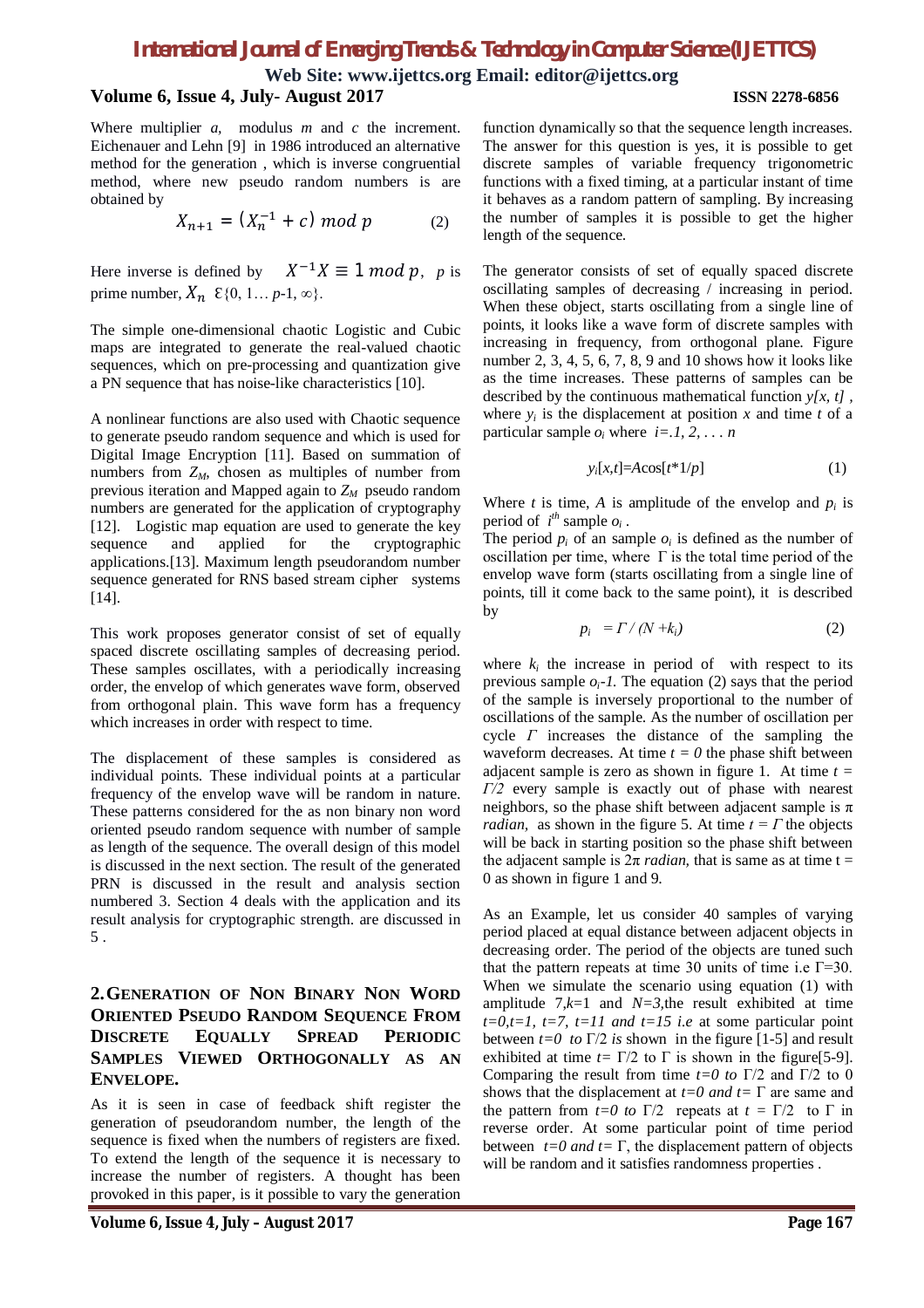**Web Site: www.ijettcs.org Email: editor@ijettcs.org Volume 6, Issue 4, July- August 2017 ISSN 2278-6856**

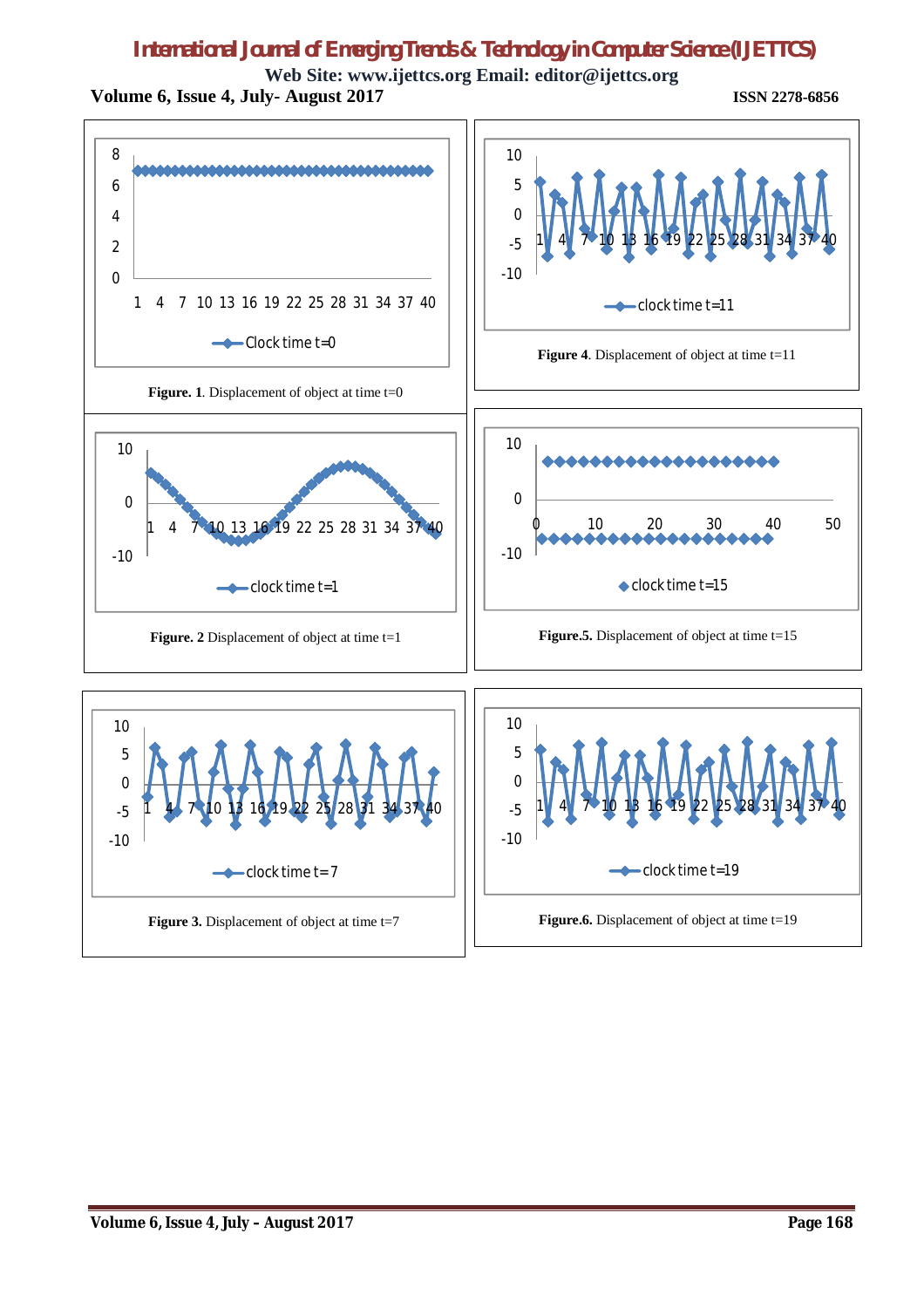**Web Site: www.ijettcs.org Email: editor@ijettcs.org Volume 6, Issue 4, July- August 2017 ISSN 2278-6856**







# **3.RESULTS AND ANALYSIS OF PSEUDO RANDOM SEQUENCE**

The effectiveness of Pseudo Random Number Sequence could be analyzed based on the the statistical test result. The result of generator produces pseudo random sequence over the range [0,14] and [0, 16] and the result of statistical test conducted are discussed in this section.

#### **3.1 Generation of non binary Pseudo Random sequence over the range [0,14] .**

Let us consider a sequence of pseudorandom numbers of finite set are required for the stream cipher system. Considering 30 objects, the time of cycle  $\Gamma$  is 30s, the number of oscillation is longest object is 5 and the next longest 6 and so on. With these initial condition will generate the pseudo random sequence over the range [0,14] given by equation (2). Considering amplitude *A=7,* it returns the displacement of objects over the space -7 to 7 . The columns of the table represents clock time and each row shows indiudual objects displacement at corresponding clock time. First row shows the displacement of first object at different clock time, second row shows displacement of second object at different clock time and so on. Due to aliasing affect the displacement of object repeats in reverse order. Therefore only clock time form 0 to  $\Gamma/2$  is considered in table. To generate the pseudo random number sequence, displacement is mapping to integer over the range is required. In this example we considered the space -7 to 7 and possible integers are over the range from integer 0 to 14. Therefore the amplitude space is divided into 15 divisions of ranges from -7 to 7. At each clock time the displacement of the object is determined and corresponding integer is generated based on division to which the displacement belongs. The displacement position belongs to -7 to-6.07 is mapped to integer 0, -6.07 to -5.14 is mapped to integer 1, -5.14 to - 4.21 is mapped to integer 2, -4.21 to-3.28 is mapped to integer 3 , -3.28 to -2.35 is mapped to integer 4, -2.35 to - 1.42 is mapped to integer 5, -1.42 to -0.49 is mapped to integer 6, -0.49 to 0.44 is mapped to integer 7, 0.44 to 1.37 is mapped to integer 8, 1.37 to 2.3 is mapped to integer 9, 2.3 to 3.23 is mapped to integer 10, 3.23 to 4.16 is mapped to integer 11, 4.16 to 5.09 is mapped to integer 12, 5.09 to 6.02 is mapped to integer and 13 and 6.02 to 7 is mapped to integer 14.

The displacements of oscillating object with respect to amplitude about x- axis at different clocks time  $t = 0$ ,  $t = 1$ , *t =7, t =11, t =15, t =19, t =23, t =29* and *t =30,*are shown in table 1. These variations of displacement are due to variation in number oscillation of same dimension object. This variation leads to generation of pseudo random number sequence. The generated number at each and corresponding indiudual clock time given in table 2.Each column represents number sequence with respect to corresponding clock time.

Among these number sequences few satisfies pseudo randomness properties and these pseudo random sequences are considered as key sequence for cryptographic application. The key sequence at clock time 7 and 11 is shown in figure (10) which satisfies randomness properties.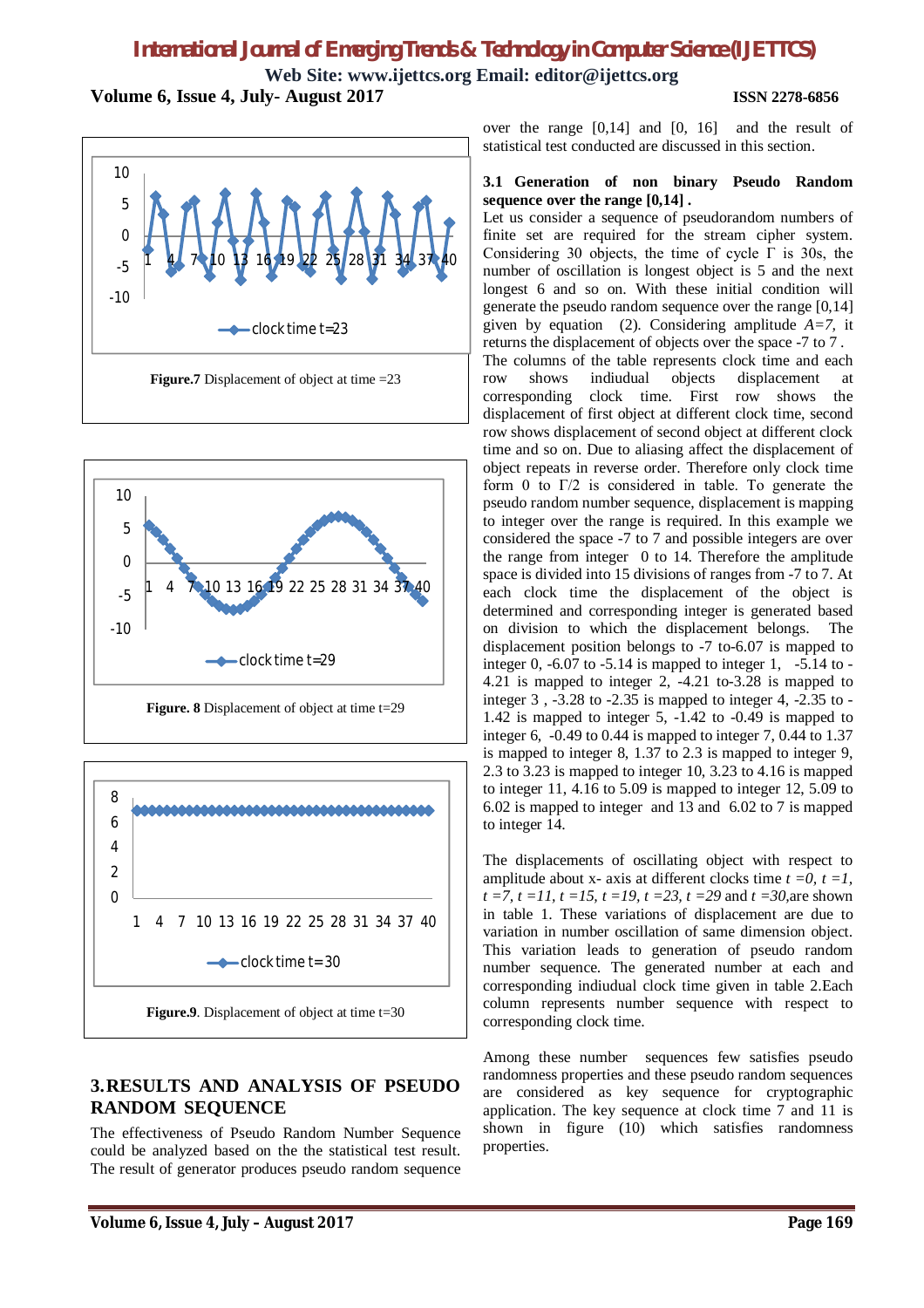**Web Site: www.ijettcs.org Email: editor@ijettcs.org**

#### **Volume 6, Issue 4, July- August 2017 ISSN 2278-6856**

In similar way using equation (1) pseudo random sequences are generated over the range [0,16] and these sequences are used for the cryptographic applications.

**Table 2:** Generated integer by mapping displacement

| Table. 1: Displacement of objects at different clock time. |              |     |            |                |                       |                |                                 |                |                       |     |
|------------------------------------------------------------|--------------|-----|------------|----------------|-----------------------|----------------|---------------------------------|----------------|-----------------------|-----|
| Object                                                     | <b>Clock</b> | 0   | 1          | 7              | 11                    | 15             | 19                              | 23             | 29                    | 30  |
| <b>Position</b>                                            | t            |     |            |                |                       |                |                                 |                |                       |     |
| 1                                                          |              | 7.0 | 5.6        | 2.1            | 5.6                   | 7.0            | 5.6                             | 2.1            | 5.6                   | 7.0 |
| $\overline{2}$                                             | D            | 7.0 | 4.6        | 6.3            | 6.8                   | 7.0            | 6.8                             | 6.3            | 4.6                   | 7.0 |
| $\overline{\mathbf{3}}$                                    | $\mathbf{i}$ | 7.0 | 3.4        | 3.4            | 3.5                   | $\overline{a}$ | 3.5                             | 3.4            | 3.4                   | 7.0 |
| $\overline{4}$                                             | S            | 7.0 | 2.1        | 5.6            | 2.1                   | 7.0<br>7.0     | 2.1                             | 5.6            | 2.1                   | 7.0 |
| 5                                                          | p<br>1       | 7.0 | 0.7        |                |                       |                |                                 |                | 0.7                   | 7.0 |
| 6                                                          | a            | 7.0 |            | 4.6<br>4.6     | 6.3<br>6.3            | 7.0<br>7.0     | 6.3<br>6.3                      | 4.6<br>4.6     |                       | 7.0 |
| 7                                                          | $\mathbf c$  | 7.0 | 0.7        | 5.6            | L,                    | $\overline{a}$ | $\overline{a}$                  | 5.6            | 0.7<br>$\overline{a}$ | 7.0 |
|                                                            | e            | 7.0 | 2.1        |                | 2.1                   | 7.0<br>7.0     | 2.1                             |                | 2.1                   | 7.0 |
| 8                                                          | m            |     | 3.5        | 3.5            | 3.4                   |                | 3.4                             | 3.5            | 3.5                   |     |
| 9                                                          | e            | 7.0 | 4.6        | 6.3            | 6.8                   | 7.0            | 6.8                             | 6.3            | 4.6                   | 7.0 |
| 10                                                         | n            | 7.0 | 5.6        | 2.1            | $\overline{a}$<br>5.6 | 7.0            | $\overline{a}$<br>5.6           | 2.1            | 5.6                   | 7.0 |
| $\overline{11}$                                            | t            | 7.0 | 6.3        | 6.8            | 0.7                   | 7.0            | 0.7                             | 6.8            | 6.3                   | 7.0 |
| 12                                                         | 0            | 7.0 | 6.8        | 0.7            | 4.6                   | 7.0            | 4.6                             | 0.7            | 6.8                   | 7.0 |
| 13                                                         | V            | 7.0 | 7.0        | 7.0            | 7.0                   | 7.0            | $\overline{\phantom{a}}$<br>7.0 | 7.0            | 7.0                   | 7.0 |
| $\overline{14}$                                            | e            | 7.0 | 6.8        | 0.7            | 4.6                   | 7.0            | 4.6                             | 0.7            | 6.8                   | 7.0 |
| 15                                                         | r            | 7.0 | 6.3        | 6.8            | 0.7                   | 7.0            | 0.7                             | 6.8            | 6.3                   | 7.0 |
| 16                                                         | а            | 7.0 | 5.6        | 2.1            | 5.6                   | 7.0            | 5.6                             | 2.1            | 5.6                   | 7.0 |
| 17                                                         | m            | 7.0 |            |                | 6.8                   |                | 6.8                             |                |                       | 7.0 |
| 18                                                         | p            | 7.0 | 4.6        | 6.3            |                       | 7.0<br>7.0     |                                 | 6.3            | 4.6                   | 7.0 |
| 19                                                         | $\mathbf{l}$ | 7.0 | 3.9        | 3.4<br>5.6     | 3.5                   | L.             | 3.5                             | 3.4<br>5.6     | 3.9<br>$\overline{a}$ | 7.0 |
| 20                                                         | i            | 7.0 | 2.1        | 4.6            | 2.1<br>6.3            | 7.0<br>7.0     | 2.1<br>6.3                      | 4.6            | 2.1                   | 7.0 |
| 21                                                         | t<br>u       | 7.0 | 0.7<br>0.7 |                |                       |                |                                 |                | 0.7<br>0.7            | 7.0 |
| 22                                                         | d            | 7.0 | 2.1        | 4.6            | 6.3<br>2.1            | 7.0<br>7.0     | 6.3<br>2.1                      | 4.6            | 2.1                   | 7.0 |
| 23                                                         | e            | 7.0 | 3.4        | 5.6<br>3.4     | 3.5                   |                | 3.5                             | 5.6<br>3.4     | 3.4                   | 7.0 |
| 24                                                         |              | 7.0 | 4.6        | 6.3            |                       | 7.0<br>7.0     |                                 | 6.3            | 4.6                   | 7.0 |
| 25                                                         | 7            | 7.0 | 5.6        | $\overline{a}$ | 6.8<br>5.6            | $\overline{a}$ | 6.8<br>5.6                      | $\overline{a}$ | 5.6                   | 7.0 |
| 26                                                         |              | 7.0 | 6.3        | 2.1            | $\overline{a}$        | 7.0<br>7.0     | $\overline{a}$                  | 2.1            | 6.3                   | 7.0 |
|                                                            |              | 7.0 | 6.8        | 6.8<br>0.7     | 0.7                   |                | 0.7                             | 6.8<br>0.7     | 6.8                   | 7.0 |
| 27                                                         |              |     |            |                | 4.6                   | 7.0            | 4.6                             |                |                       |     |
| 28                                                         |              | 7.0 | 7.0        | 7.0            | 7.0                   | 7.0            | 7.0                             | 7.0            | 7.0                   | 7.0 |
| 29                                                         |              | 7.0 | 6.8        | 0.7            | 4.6                   | 7.0            | 4.6                             | 0.7            | 6.8                   | 7.0 |
| 30                                                         |              | 7.0 | 6.3        | 6.8            | 0.7                   | 7.0            | 0.7                             | 6.8            | 6.3                   | 7.0 |



**Figure 10.** Graph of pseudo random key sequence at clock time 7 and 11.

|                     | corresponding to table 1 |          |                  |                  |                         |                  |                  |                  |                         |    |  |
|---------------------|--------------------------|----------|------------------|------------------|-------------------------|------------------|------------------|------------------|-------------------------|----|--|
| $\overline{Obj}$    | Clo                      | $\bf{0}$ | 1                | 7                | 11                      | 15               | 19               | 23               | 29                      | 30 |  |
| ect<br>Posi<br>tion | ck<br>t                  |          |                  |                  |                         |                  |                  |                  |                         |    |  |
| 1                   | D                        | 14       | 13               | 5                | 13                      | $\boldsymbol{0}$ | 13               | 5                | 13                      | 14 |  |
| $\overline{2}$      | i<br>$\rm s$             | 14       | 12               | 14               | $\boldsymbol{0}$        | 14               | $\boldsymbol{0}$ | 14               | 12                      | 14 |  |
| $\overline{3}$      | p                        | 14       | 11               | 11               | 11                      | $\overline{0}$   | 11               | 11               | 11                      | 14 |  |
| 4                   | 1<br>a                   | 14       | 9                | $\mathbf{1}$     | $\overline{9}$          | 14               | 9                | $\mathbf{1}$     | 9                       | 14 |  |
| 5                   | $\mathbf c$<br>e         | 14       | 8                | $\overline{c}$   | $\boldsymbol{0}$        | $\boldsymbol{0}$ | $\boldsymbol{0}$ | $\mathbf{2}$     | 8                       | 14 |  |
| $\overline{6}$      | m                        | 14       | 6                | 12               | 14                      | 14               | 14               | 12               | 6                       | 14 |  |
| 7                   | e<br>n                   | 14       | 5                | 13               | 5                       | $\boldsymbol{0}$ | 5                | 13               | 5                       | 14 |  |
| 8                   | t                        | 14       | 3                | 3                | $\overline{\mathbf{3}}$ | 14               | 3                | 3                | 3                       | 14 |  |
| 9                   | $\mathbf 0$              | 14       | 2                | $\boldsymbol{0}$ | 14                      | $\boldsymbol{0}$ | 14               | $\boldsymbol{0}$ | $\overline{\mathbf{c}}$ | 14 |  |
| 10                  | V<br>e                   | 14       | $\mathbf{1}$     | 9                | 1                       | 14               | 1                | 9                | $\mathbf{1}$            | 14 |  |
| 11                  | r                        | 14       | $\boldsymbol{0}$ | 14               | 8                       | $\boldsymbol{0}$ | 8                | 14               | $\mathbf{0}$            | 14 |  |
| 12                  | a                        | 14       | $\boldsymbol{0}$ | 6                | 12                      | 14               | 12               | 6                | $\mathbf{0}$            | 14 |  |
| 13                  | m                        | 14       | $\boldsymbol{0}$ | $\overline{0}$   | $\overline{0}$          | $\overline{0}$   | $\overline{0}$   | $\overline{0}$   | $\overline{0}$          | 14 |  |
| 14                  | 1<br>i                   | 14       | $\mathbf{0}$     | 6                | 12                      | 14               | 12               | 6                | $\mathbf{0}$            | 14 |  |
| 15                  | t                        | 14       | $\mathbf{0}$     | 14               | 8                       | $\overline{0}$   | 8                | 14               | $\mathbf{0}$            | 14 |  |
| 16                  | u<br>d                   | 14       | $\overline{1}$   | 9                | $\overline{1}$          | 14               | $\overline{1}$   | 9                | $\overline{1}$          | 14 |  |
| 17                  | e                        | 14       | 2                | $\boldsymbol{0}$ | 14                      | $\boldsymbol{0}$ | 14               | $\boldsymbol{0}$ | $\overline{c}$          | 14 |  |
| 18                  | $-7$                     | 14       | 3                | 3                | $\overline{3}$          | 14               | 3                | 3                | 3                       | 14 |  |
| 19                  | t<br>0                   | 14       | 5                | 13               | 5                       | 0                | 5                | 13               | 5                       | 14 |  |
| 20                  | 7                        | 14       | 6                | 12               | 14                      | $\overline{14}$  | 14               | 12               | $\overline{6}$          | 14 |  |
| $\overline{21}$     |                          | 14       | $\overline{8}$   | $\overline{c}$   | $\overline{0}$          | $\overline{0}$   | $\overline{0}$   | $\overline{c}$   | 8                       | 14 |  |
| $\overline{22}$     |                          | 14       | 9                | $\mathbf{1}$     | 9                       | 14               | $\overline{9}$   | $\mathbf{1}$     | $\overline{9}$          | 14 |  |
| 23                  |                          | 14       | 11               | 11               | 11                      | $\overline{0}$   | $\overline{11}$  | 11               | 11                      | 14 |  |
| $\overline{24}$     |                          | 14       | 12               | 14               | $\overline{0}$          | 14               | $\boldsymbol{0}$ | 14               | $\overline{12}$         | 14 |  |
| 25                  |                          | 14       | 13               | 5                | 13                      | $\boldsymbol{0}$ | 13               | 5                | 13                      | 14 |  |
| 26                  |                          | 14       | 14               | $\overline{0}$   | 6                       | 14               | 6                | $\boldsymbol{0}$ | 14                      | 14 |  |
| $\overline{27}$     |                          | 14       | 14               | 8                | $\overline{c}$          | $\boldsymbol{0}$ | 2                | 8                | 14                      | 14 |  |
| 28                  |                          | 14       | 14               | 14               | 14                      | 14               | 14               | 14               | 14                      | 14 |  |
| 29                  |                          | 14       | 14               | 8                | $\overline{2}$          | $\boldsymbol{0}$ | $\overline{2}$   | 8                | 14                      | 14 |  |
| 30                  |                          | 14       | 14               | $\overline{0}$   | 6                       | 14               | 6                | $\boldsymbol{0}$ | $\overline{14}$         | 14 |  |

#### **3.2 Statistical test Result**

Chi square test for uniformity, autocorrelation rest for independence and run test are conducted for the sequence generated from equation  $(2)$  over the range  $[0,14]$ . The sequence shown in table 2 at clock time 7 and clock time 11 are tested and corresponding statistic values are compared with critical values of chi-square test, autocorrelation and run test at significance level 0.05. Since statistic values of number sequences at clock time 7 and clock time 11 are less than critical value as shown in table 3,these sequences satisfies randomness properties. If statistic values of autocorrelation and run test lies between -1.96 to 1.96 at significance level 0.05, then the sequence considered satisfies randomness. The table 4 shows the statistic result at clock 7 and clock 11 for autocorrelation, run up and down and run above and below the mean test. It shows that number sequence at clock time 7 and clock time 11 satisfies randomness properties.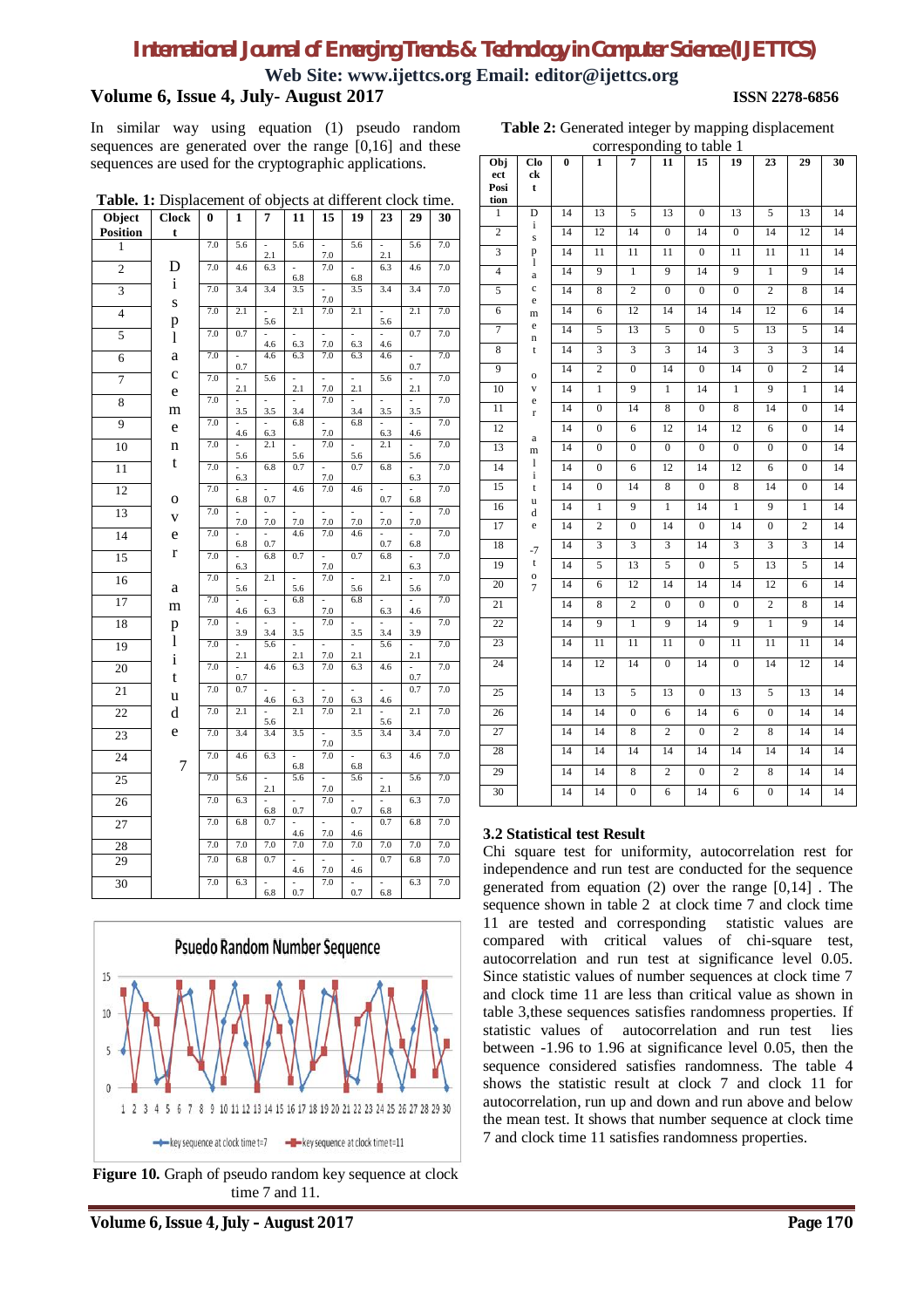**Web Site: www.ijettcs.org Email: editor@ijettcs.org**

### **Volume 6, Issue 4, July- August 2017 ISSN 2278-6856**

**Table 3.** Comparison of Statistic value for chi square test

| <b>Clock</b><br>time t of<br><b>Sequence</b> | <b>Statistic</b><br>value | <b>Critical</b><br>Value | Accept/Reject |  |  |
|----------------------------------------------|---------------------------|--------------------------|---------------|--|--|
|                                              | 22.0                      | 23.7                     | Accept        |  |  |
|                                              | 21.6                      | 23.7                     | Accept        |  |  |

**Table 4.** Statistic value for autocorrelation test, run up and down test and run above and below test.

| <b>Clock</b> | Statistic value | <b>Statistic</b> | <b>Statistic</b> | Accept  |
|--------------|-----------------|------------------|------------------|---------|
| time of      | of              | value            | value            | /Reject |
| Sequence     | Autocorrelation | of Run           | of Run           |         |
|              |                 | up and           | above            |         |
|              |                 | down             | and              |         |
|              |                 |                  | below            |         |
|              |                 |                  |                  |         |
|              | 0.22            | 1.66             | 0.16             | Accept  |
| 11           | 0.97            | 0.63             | 1.73             | Accept  |

# **4.APPLICATION OF HYBRID MODEL IN IMAGE ENCRYPTION AND ITS RESULT ANALYSIS**

Generated key key sequences over the range [0,14] and [0,16] are applied in image encryption based on RNS stram cipher system[16].A composte integer *m* can be represented as a product of *k* realative prime numbers . Therefore by using RNS , a large a large integer which is less than *m* can be decomposed into *k* components. There in this application each pixel is devided into two components of modular 15 and modular 17. The encryption opratioon of stream cipher is performed based on eaquation (3) and decryption opeartion is performed based on equation (4) where  $c_{ij}$  is j<sup>th</sup> cipher component of i<sup>th</sup> pixel,  $p_{ij}$  is j<sup>th</sup> plain text component of i<sup>th</sup> pixel,  $X_{ji}$  i<sup>th</sup> key of j<sup>th</sup> key generator ang  $g_j$  jth generotor modular component.

a. Additive encryption algorithm

*Cipher data element*  ${c_{ij}}$ =[ ${p_{ij}}$ +{ $X_{ij}$ }]modg<sub>*i*</sub> (3)

Where *i= 1,2,3….n* and *j=1,2,3,……k* .

b. Additive decryption algorithm  
Plain text {
$$
p_{ij}
$$
} =[{ $c_{ij}$ }.{ $X_{ji}$ }]mod g<sub>j</sub> (4)  
where  $i = 1,2,3...$  and  $j=0,1,2,3,......k$ 

The input image for the encryption operation and the result of encryption i. e the cipher image is shown in figure (11) and figure (12) respectively.



**Figure 11.** Original Image



**Figure 12.** Encrypted Image

#### **4.1 Histogram of number of occurrences**

The distribution of pixel values in cipher image is observed by comparing the histogram of pixel occurrence in of original image and cipher text (encrypted image).Figure 13 shows the histogram of original image and figure 14 shows the histogram of cipher image. It clearly shows the uniform distribution of pixels in cipher image. This observation clarifies that the image encryption proposed has higher the security against the attacks.



**Figure 13.** Histogram of original image



**Figure 14**. Histogram of cipher image